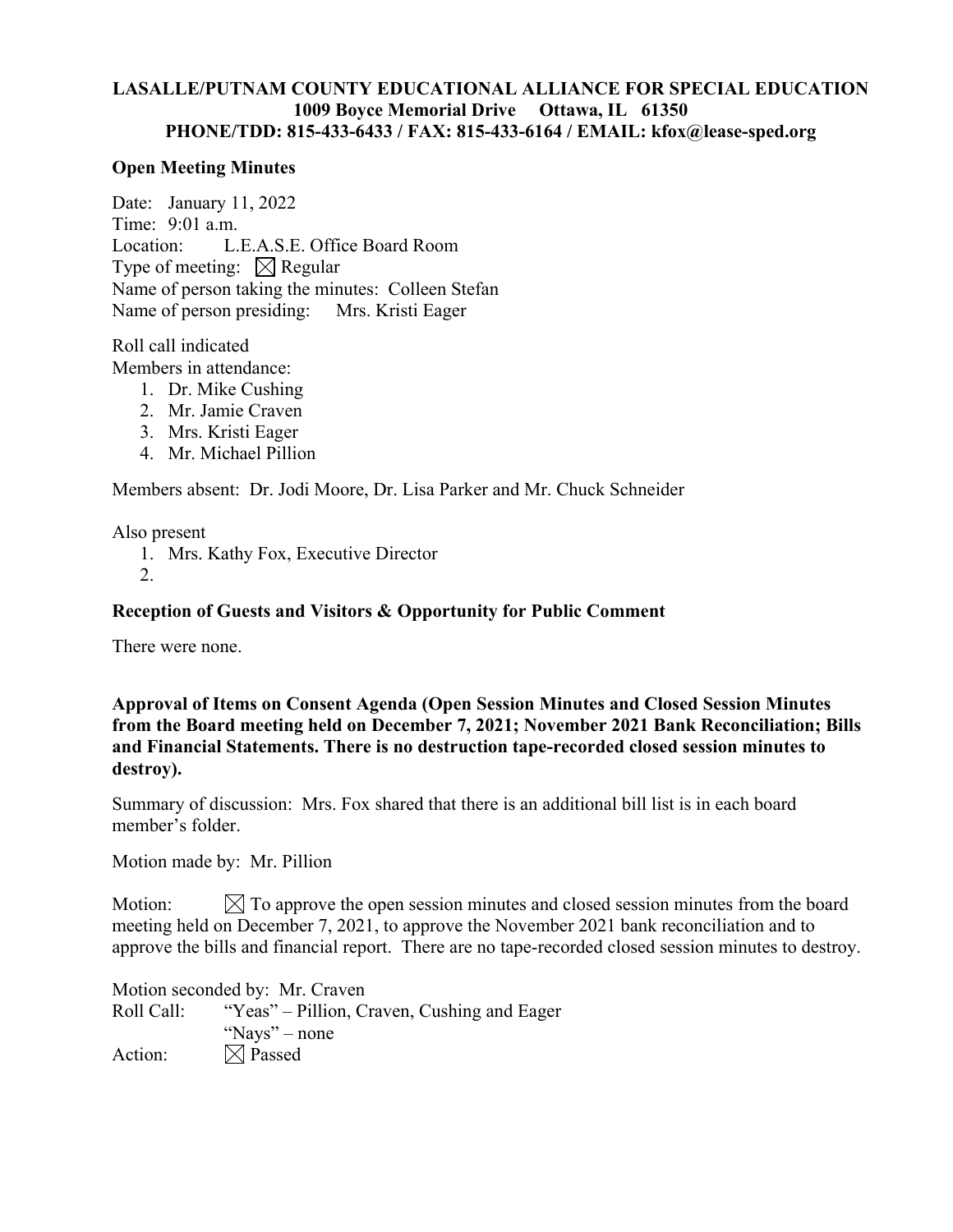## **Remaining Agenda Items**

## **Agenda item: Authorize the Director to prepare the 2022-2023 budget.**

Summary of discussion: The resolution was included in the packet to authorize the budgeting and grant process for FY 2023. This is an annual requirement so that Mrs. Fox can submit the IDPH grant proposals when/if it becomes available.

Motion made by: Mr. Craven

| Motion:         | $\boxtimes$ To adopt the following resolution:                                                                                                      |
|-----------------|-----------------------------------------------------------------------------------------------------------------------------------------------------|
| <b>WHEREAS</b>  | it has been the past practice of the L.E.A.S.E. Executive Committee to<br>approve the preparation of the L.E.A.S.E. budget and grants annually, and |
| <b>WHEREAS</b>  | it is necessary to begin the budgeting and grant process for the next school<br>year, therefore be it                                               |
| <b>RESOLVED</b> | to authorize the Director to prepare the L.E.A.S.E. budget and make the<br>necessary grant applications.                                            |
|                 | Motion seconded by: Mrs. Eager                                                                                                                      |
| Roll Call:      | "Yeas" – Craven, Eager, Craven and Cushing                                                                                                          |
|                 | "Nays" – none.                                                                                                                                      |
| Action:         | $\times$ Passed                                                                                                                                     |

## **Motion to Adjourn to Closed Meeting**

Date: Jan. 11, 2022 Time: 9:03 a.m. Location: L.E.A.S.E. Office Board Room

A motion was made by Mr. Craven

Motion:  $\boxtimes$  To adjourn to closed meeting to discuss the appointment, employment, compensation, discipline, performance or dismissal of specific employees and to discuss the possible review of unreleased closed session minutes.

Motion seconded by: Dr. Cushing Roll Call: "Yeas" – Craven, Cushing, Eager and Pillion "Nays" – None

Action:  $\boxtimes$  Passed

Time of adjournment of closed meeting and return to open meeting: 9:33 a.m.

# **Motion to Return to Open Meeting**

A motion was made by Dr. Cushing

Motion:  $\boxtimes$  To return to open session meeting

Motion seconded by: Mr. Pillion Roll Call: "Yeas" – Cushing, Pillion, Craven and Eager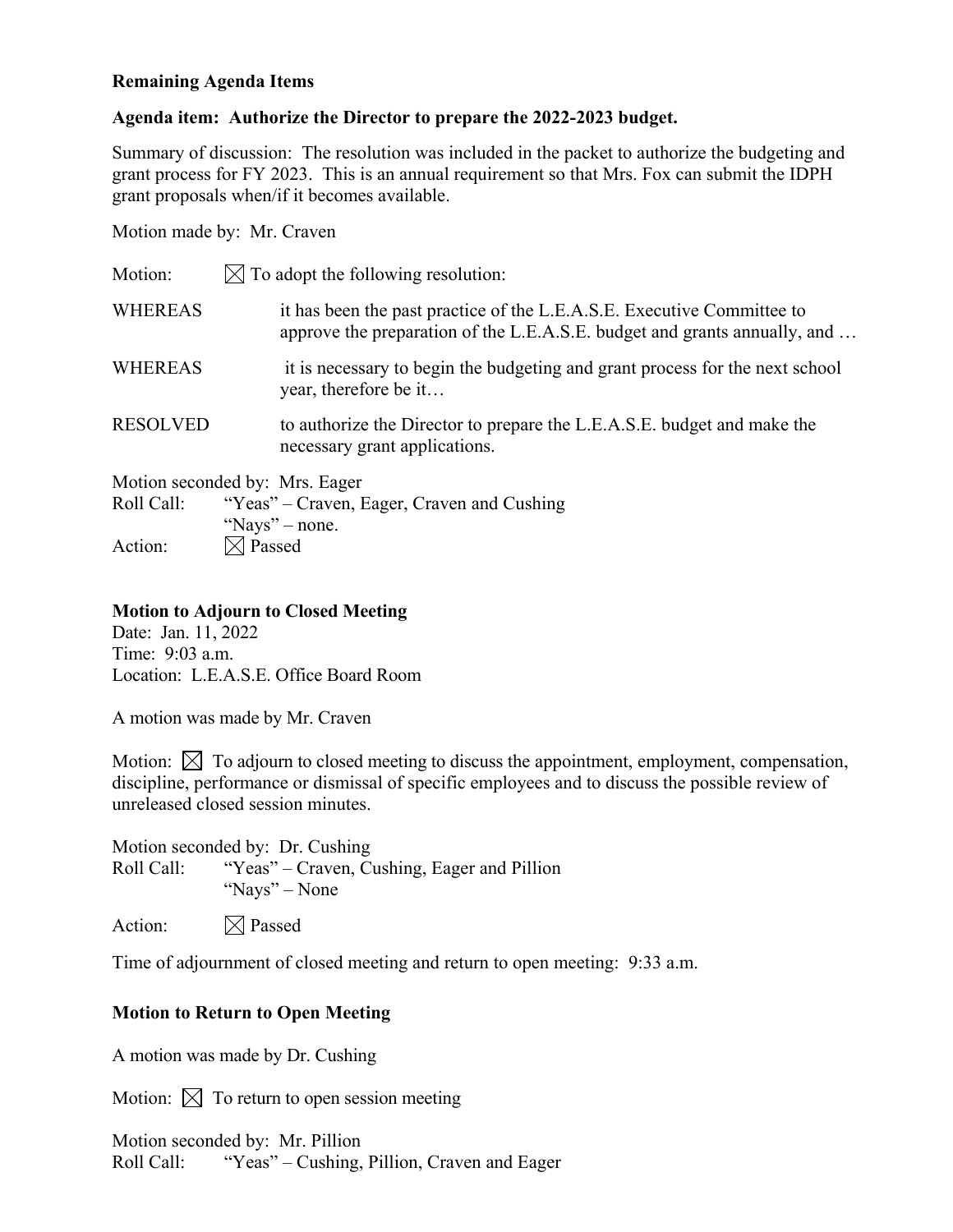"Nays" – None

Action:  $\boxtimes$  Passed

# **Agenda Item: Anticipated Action Items After Closed Session**

# **Agenda item: Approve a resolution regarding written closed session minutes for public release as recommended by the Executive Director.**

Summary of discussion: As discussed in Closed Session.

Motion made by: Dr. Cushing

Motion:  $\mathbb{\nabla}$  To adopt the following resolution:

**WHEREAS**: every six months the L.E.A.S.E. Executive Committee, as required by law, reviews all non-released, written closed session minutes for consideration of public release and . . .

**WHEREAS**: minutes of meetings closed to the public shall be made available to the public after the public body determines that it is no longer necessary to protect the public interest or the privacy of an individual by keeping them confidential and . . .

**WHEREAS**: several written closed session minutes are deemed to be acceptable for public release, therefore be it formally . . .

**RESOLVED:** to release for public review the closed session minutes from, *May 3, 2021, June 1,2021, August 10, 2021,* and not release the closed session minutes from, *February 10, 2011*, *September 3, 2013*, *December 3, 2013* and *March 1, 2016, February 7, 2017, April 4, 2017, May 2, 2017*, *July 11, 2017, August 7, 2017, September 5, 2017 and February 6, 2018, May 1, 2018*, *June 5, 2018, October* 1, 2019, *November 5, 2019*, *October 6, 2020, Sept. 7, 2021, Oct. 5, 2021 and Nov. 2, 2021,* due to the need to protect the privacy of individuals and the public interest with regard to the unresolved issues discussed.

Motion seconded by: Mrs. Eager Roll Call: "Yays" – Cushing, Eager, Craven and Pillion "Nays" – none.

Action:  $\boxtimes$  Passed

# **Agenda item: To accept the resignation of Mr. Chuck Schneider**

Summary of discussion: Mrs. Fox announced that Mr. Chuck Schneider submitted a Letter of Resignation regarding his position as Executive Committee board member. Discussion was held on replacement candidates and Mr. Michael Pillion will reach out to these candidates.

Motion made by: Dr. Cushing Motion:  $\mathbb{N}$  To accept the resignation of Mr. Chuck Schneider from his position on the L.E.A.S.E. Executive Committee Motion seconded by: Mrs. Eager Roll Call: "Yays" – Eager, Cushing, Craven and Pillion "Nays" – none.

Action:  $\boxtimes$  Passed